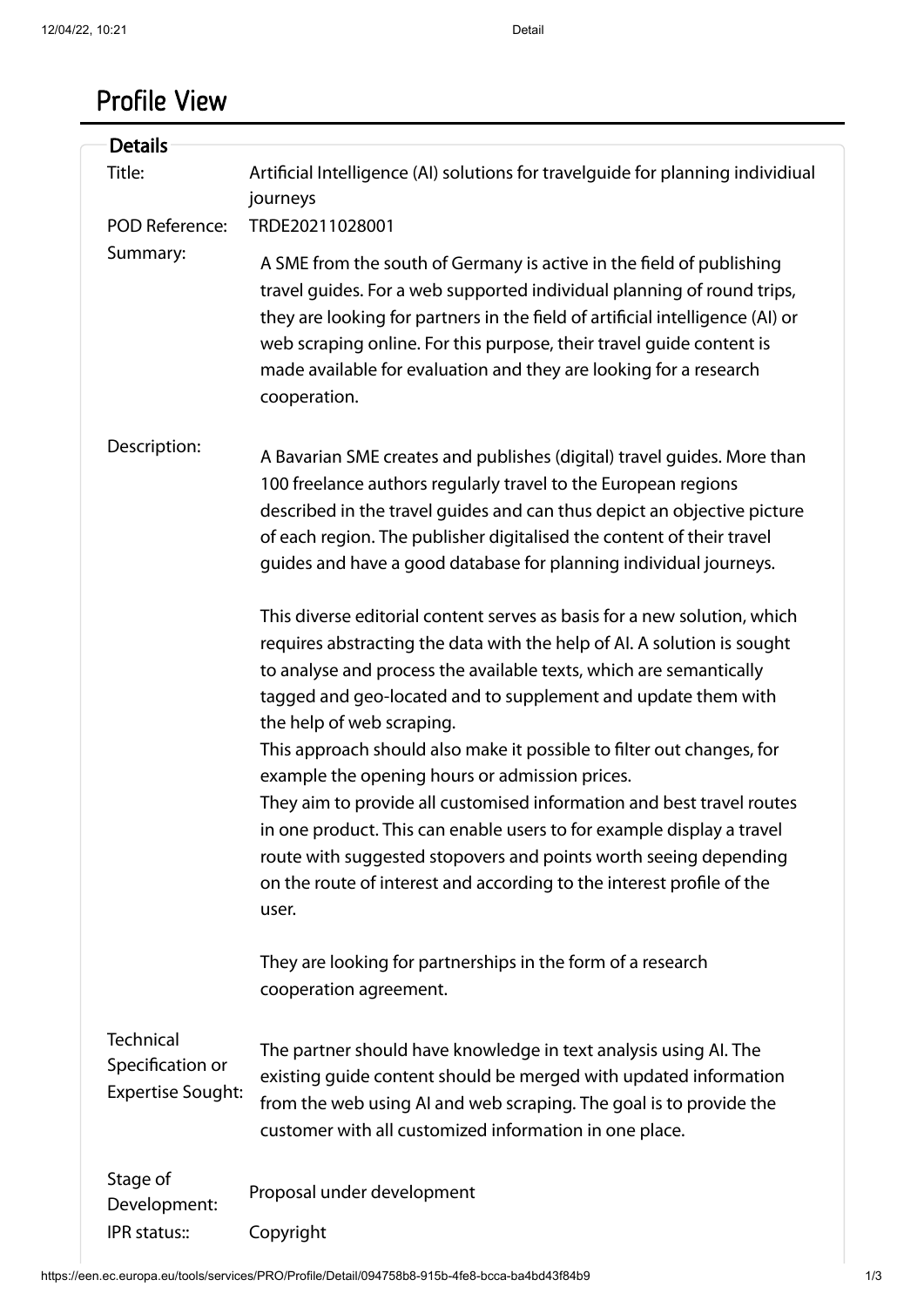## Keywords

| Technology | 01004002 Applications for Tourism                 |
|------------|---------------------------------------------------|
| Keywords:  | 01005003 E-Publishing, Digital Content            |
|            | Market Keywords: 02007015 Integrated software     |
|            | 02007016 Artificial intelligence related software |
|            | 02007020 Artificial intelligence programming aids |
|            | 02007023 Web semantics                            |
|            | NACE Keywords: J.58.1.1 Book publishing           |
|            | J.58.1.9 Other publishing activities              |
|            |                                                   |

| <b>Partner Sought</b>               |                                                                                                                                                                                                                                                                                                                                                     |
|-------------------------------------|-----------------------------------------------------------------------------------------------------------------------------------------------------------------------------------------------------------------------------------------------------------------------------------------------------------------------------------------------------|
|                                     |                                                                                                                                                                                                                                                                                                                                                     |
| Type and Role of<br>Partner Sought: | The type of partnership sought is a research cooperation agreement.<br>The partner sought should have knowledge in the field of text analysis<br>with the help of AI.<br>The partner should analyse existing texts with the help of AI and the<br>content should be supple-mented, compiled and kept up to date with<br>data obtained from the web. |
| Type and Size of                    | >500                                                                                                                                                                                                                                                                                                                                                |
| Partner Sought:                     | >500 MNE                                                                                                                                                                                                                                                                                                                                            |
|                                     | 251-500                                                                                                                                                                                                                                                                                                                                             |
|                                     | Inventor                                                                                                                                                                                                                                                                                                                                            |
|                                     | <b>R&amp;D Institution</b>                                                                                                                                                                                                                                                                                                                          |
|                                     | SME $<$ 10                                                                                                                                                                                                                                                                                                                                          |
|                                     | SME 11-50                                                                                                                                                                                                                                                                                                                                           |
|                                     | SME 51-250                                                                                                                                                                                                                                                                                                                                          |
|                                     | University                                                                                                                                                                                                                                                                                                                                          |
| Type of                             |                                                                                                                                                                                                                                                                                                                                                     |
| Partnership                         | Research cooperation agreement                                                                                                                                                                                                                                                                                                                      |
| Considered:                         |                                                                                                                                                                                                                                                                                                                                                     |
|                                     |                                                                                                                                                                                                                                                                                                                                                     |

## Client

Type and Size of Client: Industry SME 11-49 Year Established: 1979